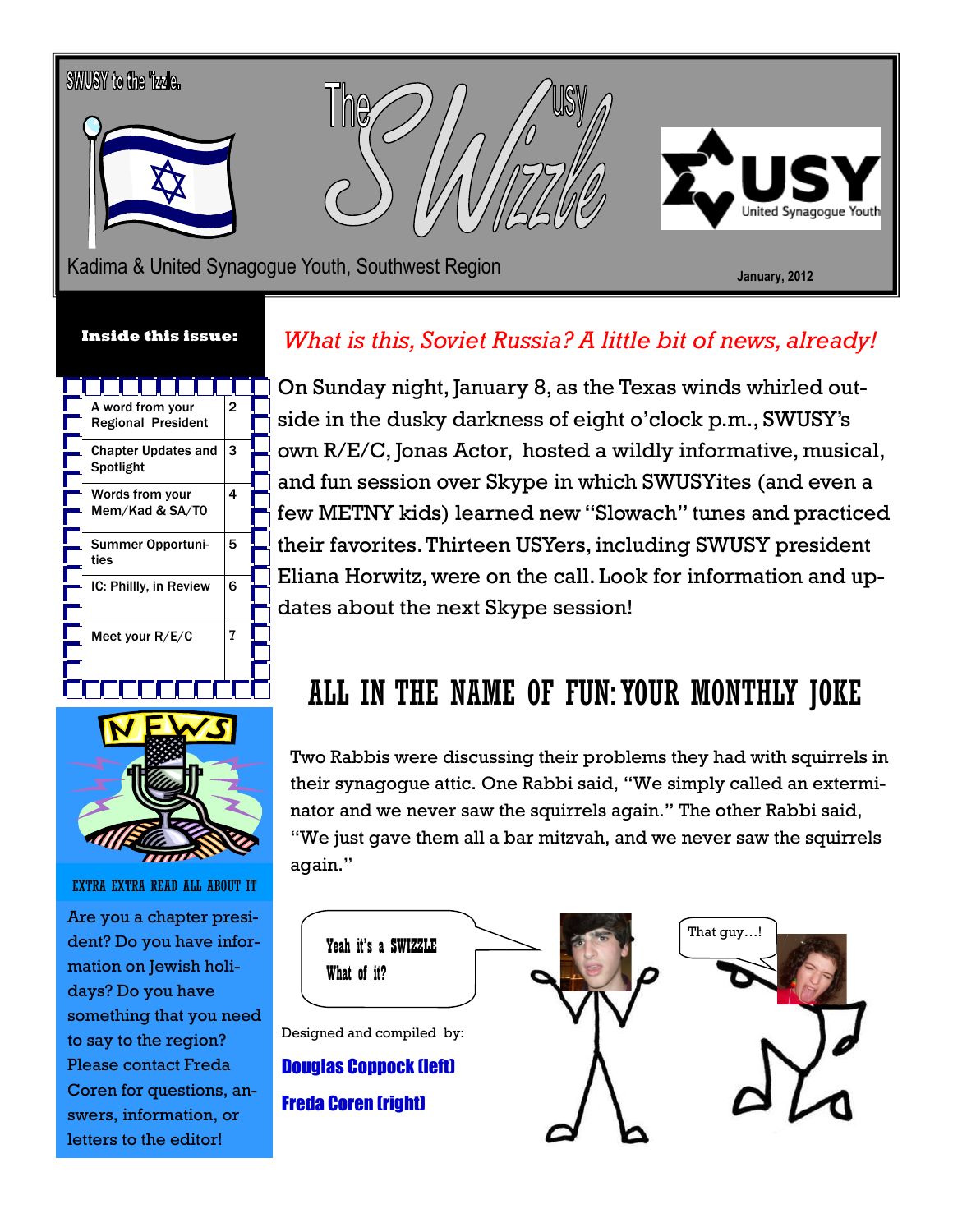

 $\prod_{i=1}^N$  SWUSY, it saddens me to think that it is already **JOILLUILL** January; half of the year, half of my term, is already over. Sure, I'm excited for graduation and what lies ahead, but truthfully, every time I think of June, of Regionals, and of the end of my time in USY, I begin to tear up and my heart begins to break. There are many reasons for this, and part of my job as Regional President is to bring that feeling to you, both for this year and for the future. As horrible as this feeling is, I want for all of you to feel this same tug-of-the-heart when you are a senior and leaving USY. The feeling that these are my best friends and my heart is wrenching thinking about leaving them and leaving this incredible bubble and family that is USY;the feeling that SWUSY was the best thing that ever happened to you and made you a better friend, Jew, and person.

 I want to share a fear of mine with all of you. I fear that not enough people will take advantage of USY and that I will not have done enough to help solve this problem. I fear that USY will lay forgotten and it will not be cared about by youth, parents, and institutions within the Conservative movement. I fear, above all, that it might disappear.

 Because of my fears I have been working to continue the successes of SWUSY and to make it even better. Of course, I am working with the other Regional Executive Board (REB) members to help incorporate the pillars of USY into our programing: Israel, Judaism, and Social Action/Tikkun Olam (SA/TO). However, I am also trying to make sure that everything that the REB and I have been doing, as well as all that you have been doing, is known to others. I am working to get the word out to all current and potential members. This has been a problem in the past due to a lack of communication. I am working towards changing this void and creating a variety of ListServes to be used for the distribution of many different types of publications and information. I want all of our accomplishments to be shared with others. This ranges from a successful chapter program to tips on incorporating SA/TO into our daily lives.

 SWUSYites, I also want you to be able to help the region. The regional president or other REB members are not the only people who can change the region. EVERYONE can help change this incredi-

ble entity and make it better. I want to help teach all of you that everyone can help encourage people to become new members and to return to events. You don't have to "be a Mem/Kad (Membership/Kadima VP)" to help our membership increase. Everyone can share their stories about why they fell in love with USY, and I want to help make that possible. Whether it was because of a chapter event or a USY summer program, we all love this organization and want to be involved in its successes. I want to help you help me and the REB make SWUSY all that it can be and then some.

B'ahava (with love),

Eliana Horwitz

SWUSY Regional President 2011-2012

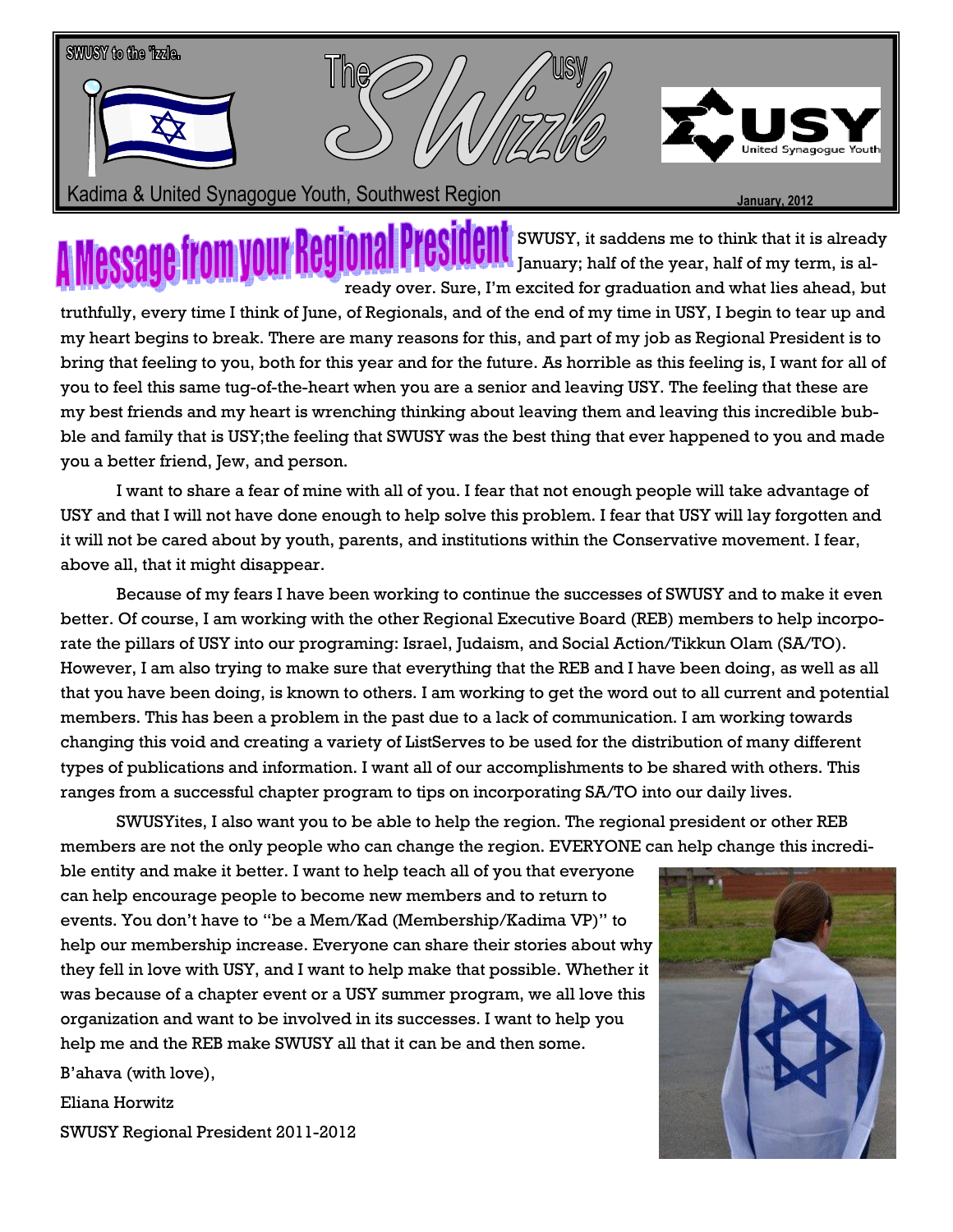

#### Douglas Coppock, COMM VP and Jeremy Duchin, RASHI President;

#### Q: What is it like being RASHI President?

A: "Oh Boy. Its fun first of all. Yeah. It's really kept me connected with USY in a major leadership role. Um. \*chuckle\* Uh RASHI is an awesome chapter and has a history as an awesome chapter so being president of such an awesome chapter makes you feel like you are a part of something bigger."

#### Q: How well does the RASHI board work together?

A: "Really awesomely. We don't fight and everyone gets along. And it's been an honor to be the president of such an amazing board. I didn't want to say I was power hungry but....

#### Q: What kind of events have you been having?

A: "Awesome events. \*laugh\* we got everything. We got sports, chocolate, pizza and improv, lumberjacks and pancakes, and what's that in a couple of months? GDX that's right.

#### Q: Could you tell me a little bit about GDX?

A: GDX is the best event ever. Group Dynamix (GDX) is an annual event that's been going for some time now. We always invite the other chapter because GDX is such an awesome place. It's an overnight and the GDX staff have always been very nice to us and they run it very well. With the ropes course and the laser tag, it's great. They also have a bunch of team building oriented games plus this year we put our senior board members, Matthew Portman and Richard Stayman, in charge who are going to do a fantastic job.

#### Q: Is RASHI excited to host Spring Kallah?

A: Most definitely. I can't wait. I hope this will spur more membership because I know it's always great to be able to say "Hey, you can come to this awesome convention and you don't have to miss school and there are no transportation costs, and it's cheaper than last year." We are definitely super excited to show the Region how awesome Dallas is. Q: Is it hard juggling president and Co-chair at the moment?

A: Uh. Not really. I just put off all my duties. Just kidding \*chuckles\* it's a little difficult. As president I delegate some tasks to make time. I've only been in charge of one chapter event since I've been co-chair. So it's not too bad!

| Chapter Updates |  |
|-----------------|--|
|                 |  |

#### AAUSY

- Recently had a board overnight to plan the spring semester
- Ugly sweater Hanukkah party and clothing donation went great!

#### **BZUSY**

- Made chanukiyot for senior citizens
- Spaghetti dinner event soon

#### **CATUSY**

• Dallas USY and Kadima event — they'll be paining the Dallas sky-line

#### **CLUSY**

• Working hard to plan a great spring semester

#### RASHI

- Hosting Spring Kallah!
- Lumberjack pancake breakfast, and a great study break
- T.O. \$\$ raised and lots of events planned for spring

• Went Hanukkah caroling! • Raised money during

New members!

#### **HOUJEW**

- Mitzvah day at Brith Shalom!
- Fun at pre-Hanukkah party

#### SOONER

FWUSY

- Hanukkah party on Dec. 24
- Next event will be a fundraiser

their even

• Planning spring semester

#### ZOHAR

- Recently had a great "Java Jews" event at Starbucks
- Planning a service event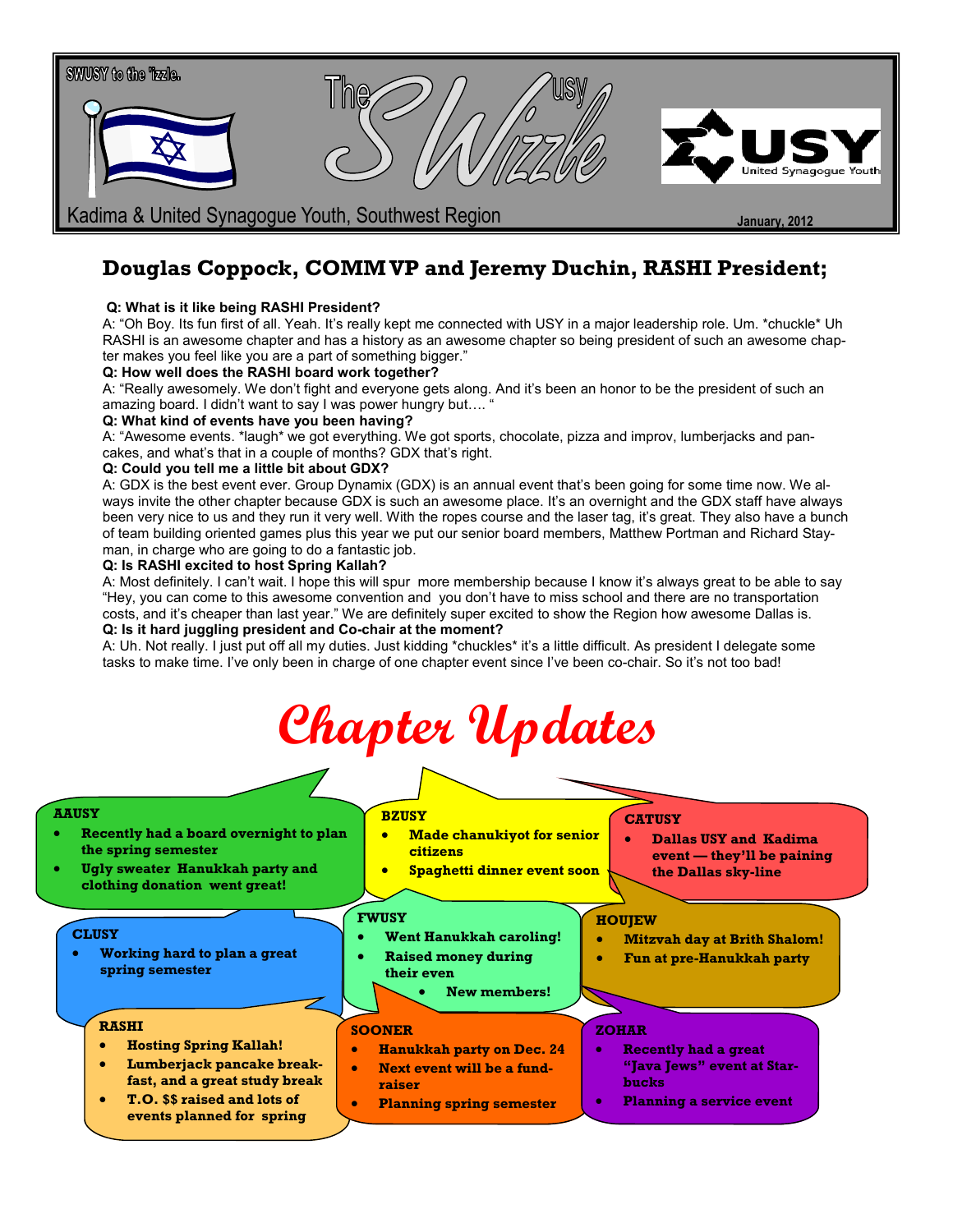

Kadima & United Synagogue Youth, Southwest Region June 1997 1997 January, 2012

#### Sexual identity and religion: your SA/TO bridges the gap

This year has been an interesting one for the gay community. For starters, Don't Ask Don't Tell was repealed, New York legalized Homosexual marriage, the American and British Episcopalian churches opened their doors to openly gay bishops, and Lady Gaga was nominated for some Grammies.

More and more, religious groups have welcomed in homosexuals as members and leaders. As a proud Jew and Gay, I have kept track as both communities have progressed into accepting each other.

This is the great thing about Conservative Judaism. Our movement tries its hardest to straddle both progressive Reform views and more traditional Orthodox ones. The Bible dictates that it is a sin to lie with one of the same sex as one would with the opposite sex. The Conservative Rabbi's say homosexual acts are wrong simply because the Torah says they are wrong, and not because they are an aberration or sickness. Sexuality as a whole is instinctive, and both heterosexuality and homosexuality are natural forms of expression.

I cannot safely say I am always comfortable with my faith mixing with my sexual preferences, usually I choose to ignore what I consider the fallacies. But when I see Jews criticize, for example, defecting Episcopalian priests who say they aren't comfortable preaching to Gays, I feel uncomfortable. Judaism's book of laws has a problem with homosexual acts.Rather than using homosexuality's recent surge of societal acceptance as a weapon against others, use it as a way to educate and reform old ideas.

My conclusion is this: to advocate for the end of ignorance rather than squabble and create more of it, no matter what one's faith is. In maintaining a healthy acceptance towards both sexual identity and religious choice, I hope to bridge the two. So from now on, instead of critiquing others for their shortcomings andintolerance find a way to see issues from their perspective.Through tolerating others' ideas, all of us should attempt to be more open, whether it's towards Gays, Christians or Politics.

— Aaron Weintraub, 2011-2012 Social Action/Tikun Olam VP

#### A few words of encouragement from your favorite Mem/Kad

Dear, USYers, Kadimaniks, and anyone else who loves USY,

 There is one thing I have to tell you and that is to never give up. Give up on what you may ask, never ever give up on USY or trying to get new members. Never ever give up on those kids that just won't budge on agreeing to come to an event or convention. Just know that you can make an impact on a person's life by getting them to go to something USY or Kadima related. If you truly believe you can wrangle a person into the most awesomely amazing youth group ever then put your heart into it pull that person in. Just a few words of advice from your friendly neighborhood MEM/KAD!

SWUSY MEM/KAD VP 2011-2012, Susie Ciccone

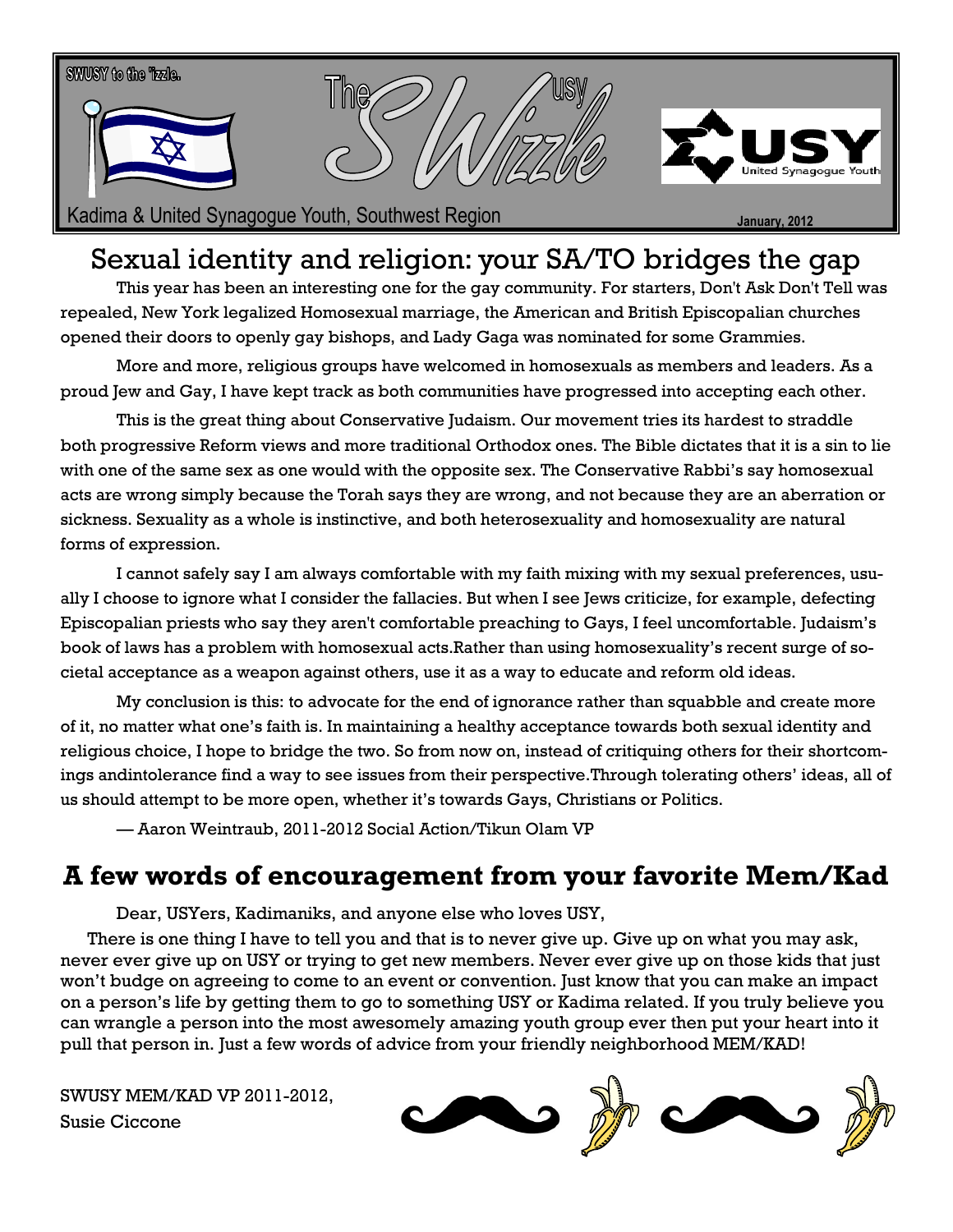

## <u>prie VOU doing</u>



As school comes back and we start our second semester our eyes look to the end of yet another school year. The question arises what are you going to do for your summer? For me the answer is simple, spending it with USY. There are all sorts of different ways we can spend our summer break with USYers from the United States and Canada. There are two different ways you can spend your summer with people like us.

The first is USY on Wheels which is open to incoming freshmen, either high school or college. USY on Wheels is all about making friends and establishing lifelong relationships. You spend the summer in a tour bus visiting any place in the United States you could possibly want to see from the Grand Canyon to the Washington Monument. There are four variations on the USY on Wheels trip: USY on Wheels: Classic, USY on Wheels: Mission Mitzvah, USY on Wheels: Pacific Northwest, and USY on Wheels: East.

The second, USY Israel Pilgrimage is only open to those that have completed sophomore through senior year. It is a fabulous trip where you bond with your fellow pilgrims in a variety of different paths before meeting up in Israel. You will do anything in Israel that you have ever dreamed of, from swimming in the Dead Sea to camping in the desert under the stars. There are a lot of different summer in Israel trips, but what makes USY Pilgrimage unique is the variety of different options available for how you spend the summer of your life as well as the best color war of your life in a mega-event where all the USY groups compete against each other in activities that challenge the mind, body, and spirit of you as individuals and as a group. There are six variations on USY Israel Pilgrimage: Israel Adventure, Israel Adventure Plus, Poland/Israel, Italy/ Israel, L'Takayn Olam (community service based), and Eastern Europe. All will leave you wanting more.

If you are even the slightest bit interested in any of these options, call or text me at 405.388.8556, or you may email me at **swusyiavp@gmail.com**. There are numerous scholarships available so don't hesitate to ask, even if you are לשנה הבאה בירושלים .sure not Next Year in Jerusalem!



Alex Michael Hamilton, IA 2011-2012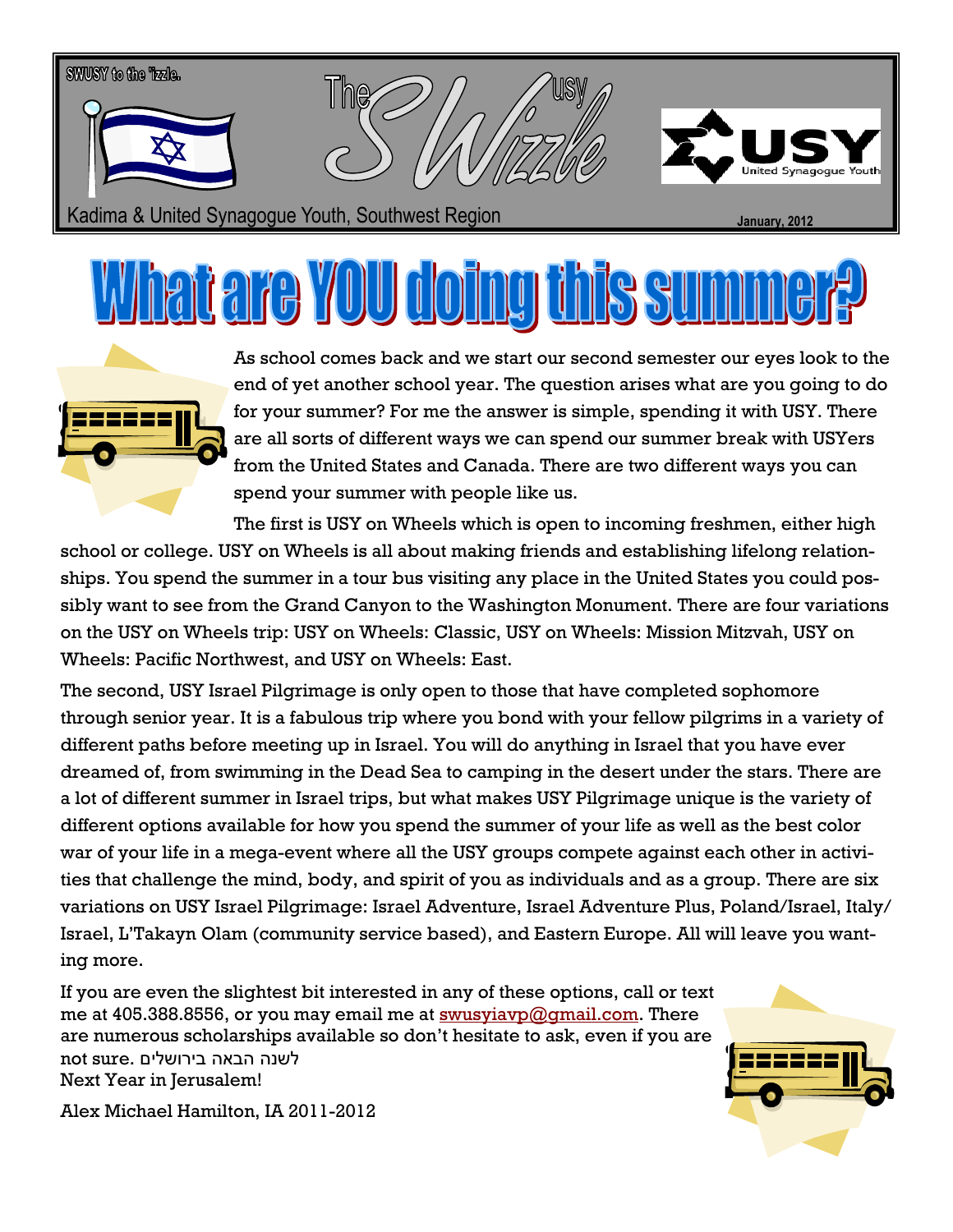

IC: Philly was easily one of the best weeks of my life. I met so many Jewish teens who I can relate to and now I can honestly say I **have a friend from every state in our country (and even Canada). Pretty impressive,** eh? If you have never been to a USY International Convention I strongly urge you to go. This year's 61st annual International Convention was held in Philadelphia, Pennsylvania from December 25th to December 29th. Talk about a Jewish Christmas! The moment I stepped into the hotel I was swarmed by the hundreds of Jews already there trying to meet the people who say y'all and ride horses to school. What an experience that was trying to explain to a northern Jew that we actually live in houses and own cars! From Southwest USY, we had 14 representatives including four of the Regional Executive Board. The themes of the convention were Light up your Life to commemorate Chanukah and Derech Eretz, Jewish Ethics.

On the second night we were there we were split into regions and taught a song that we would sing to the rest of the convention. SWUSY was grouped with EMTZA and HAGALIL for our song. After a few of the regions sang their songs Six13's song Chanukah Rights started playing on the screen in the front of the room. And right in the middle of the song Six13 jumped from behind the screen and started singing live! It was truly spectacular. The live performance was amazing especially since one of the members was a USY alumnus.

 Another amazing moment at the convention was unexpected, but also my favorite part. We were called into the Grand Ballroom to have a general session. While everyone was being noisy the co-chairs were telling us what was next and it included a short poem by a former USYer Joseph Robbins. He was a tall, lanky young man no older than 25. He jumped on the stage and just stared at us for a second. He began reciting this chilling poem about the Holocaust and how we as Jews have been targeted all of our existence. He continued on and told all of us that through it all we have survived and that is what makes us unique. It was extremely inspiring and was the first time all convention everyone was dead silent.

Right after the amazing poem, a speaker by the name of Marc Elliot got up to talk to us about tolerance. Marc was born with Tourette's Syndrome and a rare disease that left him with only four feet of small intestines. He talked to us about how he learned to control his Tourette's and why being different isn't a bad thing. We should all "live and let live." We never know what is going on in other people's lives and therefore we cannot judge them. He advocated that we should all be tolerant of other people's differences. It was certainly inspiring to say the least.

IC was a wonderful experience and I highly recommend it to any USYer who is looking to create lifelong friendships and wonderful memories. It was truly incredible to be able to interact with that many Jews. Seeing all of the positive energy and friendly faces really made me proud to be a part of this breathtaking organization. USY is simply the best.

All my love, Douglas Coppock 2011-2012 Communications VP